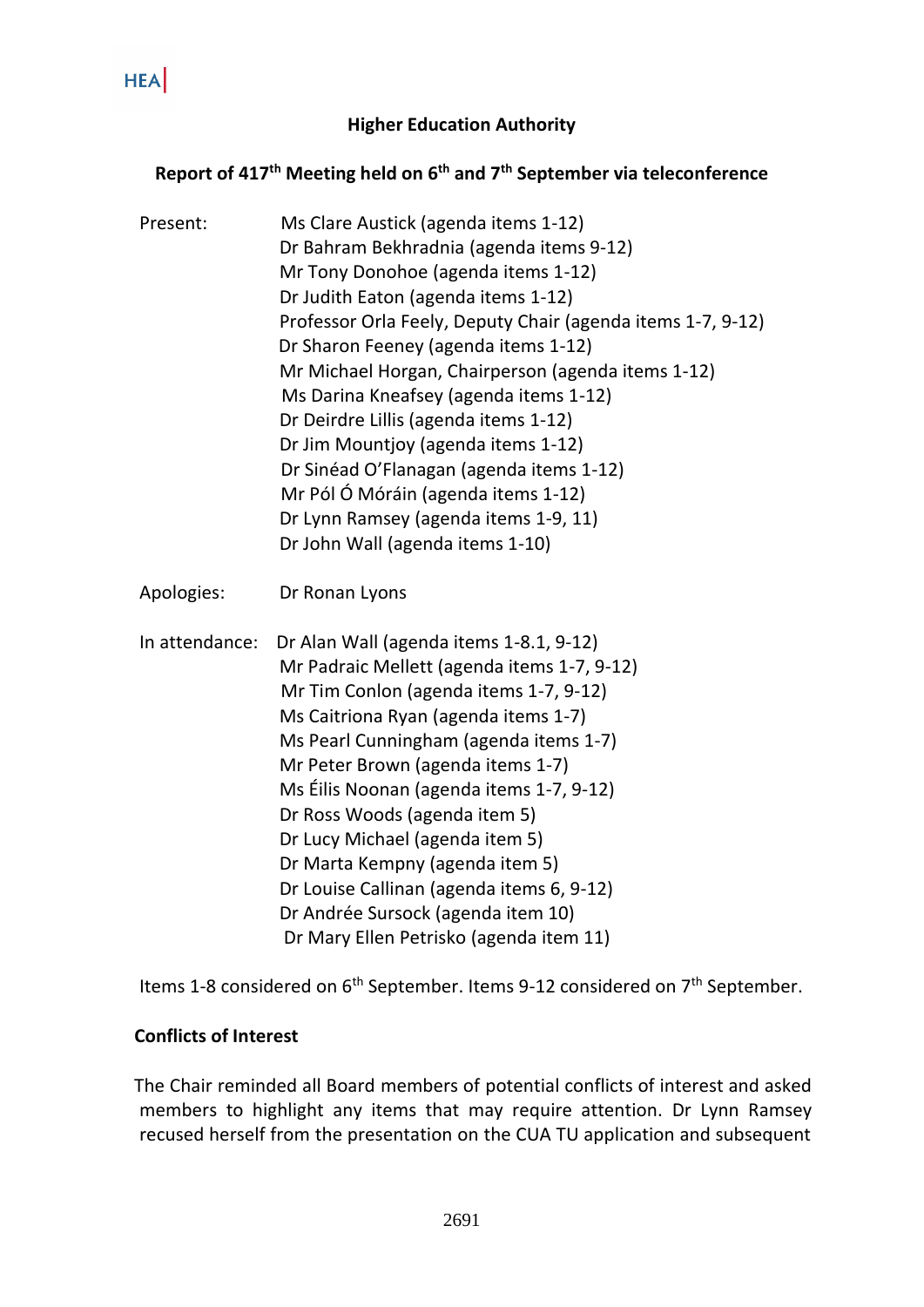discussion. Dr John Wall recused himself from the on the TUSEI TU application and subsequent discussion.

#### **Quorum**

The quorum for HEA Board meetings, six members, was met.

The Chair welcomed the members following their reappointment for a new term.

## **1. Report of 416 th Board meeting**

1.1 The minutes were approved.

### **2. Matters arising**

2.1 No issues raised.

### **3. Committee Reports**

#### *Pension Appeals Committee*

3.1 The Chair introduced the Committee's report. He noted that hitherto it has not been the practice to present reports of the Pensions Appeals Committee to the Board. The appeal concerned the non-award of professional added years. The Committee approved the draft determination having regard to the rules of the scheme. However, having regard to commitments given to the appellant when she first joined NUIG, the University was asked to reflect on this. Mr Mellett assured members that the University now fully understood the rules underpinning the award of professional added years.

3.2 The following issues were raised;

- The process for drafting determinations. Members were advised that these are prepared by the HEA working in consultation with officials from the Departments of Education (who are currently responsible for pension matters in HEIs) and Public Expenditure and Reform. In addition, there is a requirement that determinations approved by the HEA receive the consent of the Minister for Further and Higher Education, Research, Innovation and Science and Minister for Public Expenditure and Reform.
- Clarification was sought as to whether administrative staff have an entitlement to added years. Mr Mellett advised that rules vary from university to university but administrative staff in some universities are eligible for professional added years.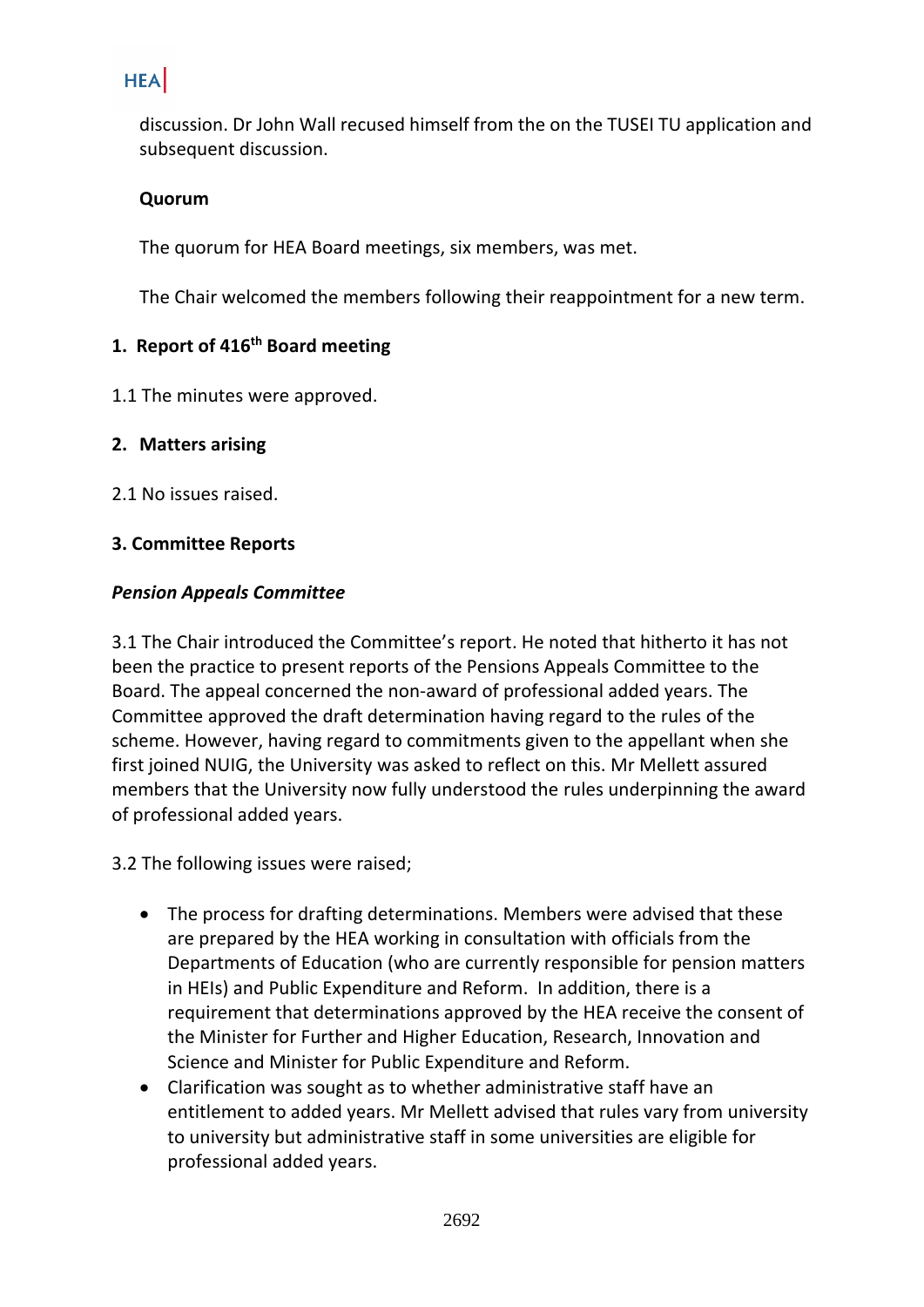• Does each university have just one superannuation scheme? Mr Mellett advised that some universities have a number of superannuation schemes. However with effect from January 2013 all new entrants to the public service are members of the Single Public Service Pension Scheme.

**Decision:** Members approved the Committee's report.

## **4. HEA Governance - Terms and Reference and Membership of HEA Standing Committees**

4.1 The Chair introduced this item advising that the terms of reference for each committee had not followed a standard template as recommended in the Governance Ireland report. Headings 4-13 were now standard, each Committee may review, from time to time, headings 1-3, Introduction and Type of Committee, Role and Purpose of the Committee and specific Terms of Reference. He advised that the number of Board members would be reduced to a maximum of five. Each Committee could appoint up to four non-board members. This process is to be overseen by the Committee Chair. It was suggested these members be called external, independent members.

4.2 The Chair outlined the process for his recommendations in relation to Board member appointments to the standing committee. He gave consideration to the preferences conveyed by members having regard to the following constraints;

- 1. A maximum of five Board members per committee
- 2. No member to serve on more than two committees.

Having regard to the above the proposed membership of the standing committees was as follows;

| <b>Audit and Risk</b>     | <b>Finance and Governance</b>   | <b>Pension Appeals</b>  |
|---------------------------|---------------------------------|-------------------------|
| <b>Committee</b>          | <b>Committee</b>                | <b>Committee</b>        |
| Dr Deirdre Lillis (Chair) | Dr Sinéad O'Flanagan<br>(Chair) | Dr Jim Mountjoy (Chair) |
| Ms Darina Kneafsey        | Dr Bahram Bekhradnia            | Professor Orla Feely    |
| Dr Lynn Ramsey            | <b>Ms Clare Austick</b>         | Mr Michael Horgan       |
| Mr Pól Ó Móráin           | Dr Judith Eaton                 | Dr John Wall            |
|                           | Mr Michael Horgan               |                         |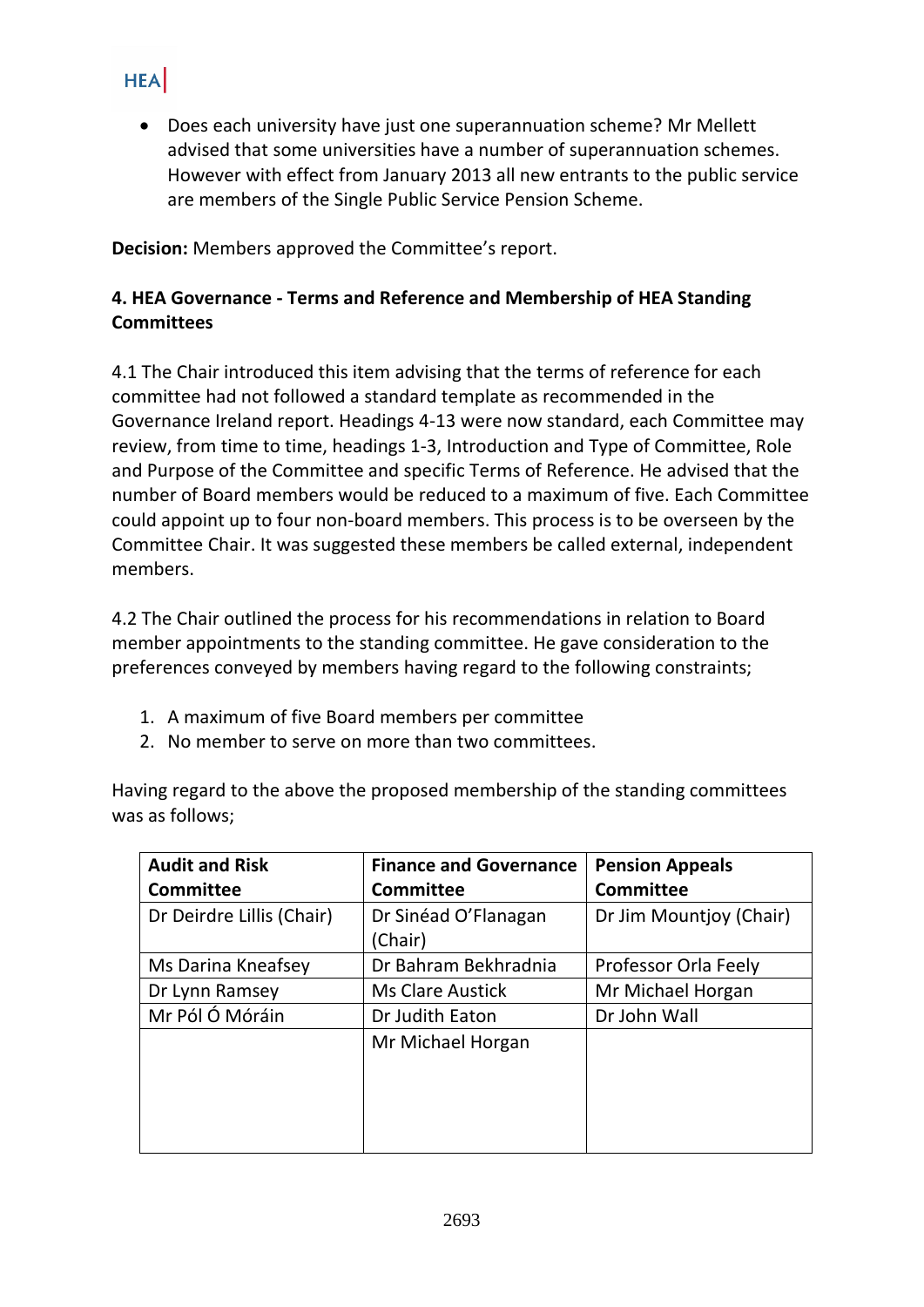| <b>Policy and Strategic</b><br><b>Planning Committee</b> | <b>Research and Graduate</b><br><b>Education Committee</b> | <b>System Development</b><br>and Performance<br><b>Management</b><br><b>Committee</b> |
|----------------------------------------------------------|------------------------------------------------------------|---------------------------------------------------------------------------------------|
| Ms Darina Kneafsey                                       | Professor Orla Feely                                       | Mr Tony Donohoe                                                                       |
| (Chair)                                                  | (Chair)                                                    | (Chair)                                                                               |
| Dr Bahram Bekhradnia                                     | Dr Deirdre Lillis                                          | <b>Ms Clare Austick</b>                                                               |
| Dr John Wall                                             | Dr Jim Mountjoy                                            | Dr Judith Eaton                                                                       |
| Dr Sharon Feeney                                         | Mr Pól Ó Móráin                                            | Dr Lynn Ramsey                                                                        |
| Mr Tony Donohoe                                          | Dr Sinéad O'Flanagan                                       | Dr Sharon Feeney                                                                      |

Dr Lynn Ramsey will continue as Chair of the National Forum for the Enhancement of Teaching and Learning. The Irish Research Council will continue to nominate three members to the Research and Graduate Education Committee.

**Decision:** Members approved the terms of reference for the standing committees as presented. Each Committee may undertake a review of the first part of the Governance document at a time to be decided by the committee. It was agreed that Committee Chairs would agree dates for meetings to July 2022 and notify the Board Secretary. The membership of the standing committees as outlined above was approved.

## **5. Race Equality Survey of Staff in the HEIs**

- 5.1 The Chair welcomed Dr Lucy Michael and Dr Marta Kempny and thanked them for their report. Dr Michael and Dr Kempny made a short presentation which focused on the following;
	- Demographics of survey by institution and area of work/academic discipline
	- Experience of minority ethnic group
	- The role of leadership
	- Ethnic diversity and a sense of belonging
	- Discrimination on-campus or on-line
	- Racial harassment or abuse the extent to which it is witnessed
	- Racial microaggressions
	- Workload and recommendations
	- Recommendations under the following headings
		- ➢ Leadership
		- ➢ Recruitment
		- $\triangleright$  Policies and reporting
		- $\triangleright$  Awareness, training and data collection
- 5.2 Members welcomed the report and raised the following;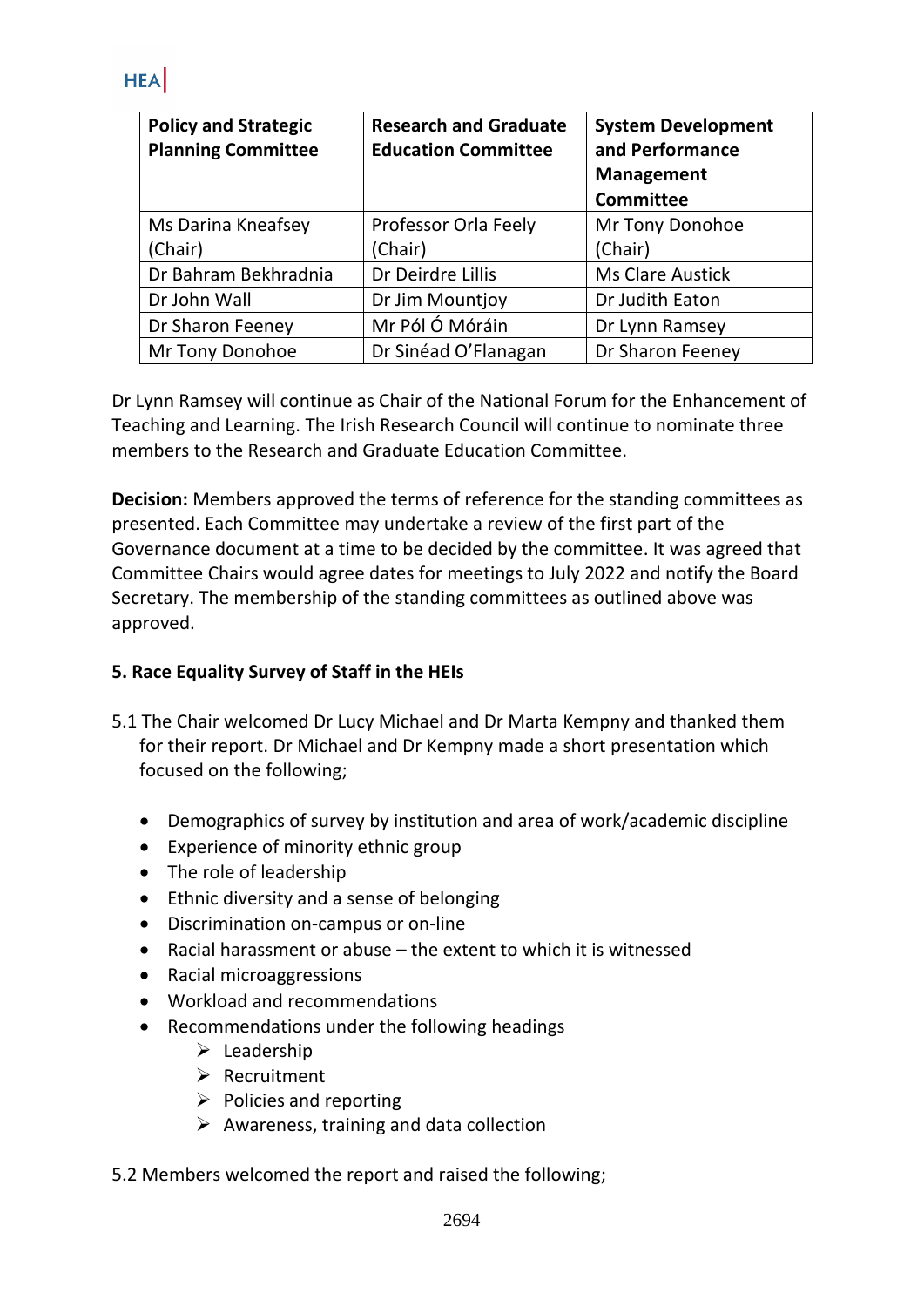- The extent to which institutions had anti racist policies and clauses in staff handbooks. Dr Michael advised that there was a lot of evidence of generic policies, many not particularly accessible to staff.
- The extent to which work carried out by HEIs to achieve Athena Swan accreditation has impacted on race equality. Members were advised that respondents to the survey were looking for something specific directed towards race equality. Dr Michael advised that this survey did not seek to measure the effectiveness of the Athena Swan recommendations. Given the difference in numbers between females and ethnic minority groups there may not be the same pressure on leaders to address race inequality.
- Any specific recommendations as regards career progression for minority ethnic groups? Might there be an ethnic group pay gap which will take time to close? To what extent did the application of short term contracts feature across different ethic groups? Dr Michael noted that members of minority ethic groups experienced the same lack of structure as other staff. Career progression often depended on informal networks which placed some minority ethic staff at a disadvantage. Informal networks have a tendency to reinforce bias. In relation to the question of a pay gap Dr Michael noted the message was mixed. Some staff from ethnic minority groups were recruited directly into senior roles. They do not appear to have experienced the same level of discrimination. However for those in more junior roles there was a genuine concern that they would not progress. Experience from the UK was that many staff from ethnic minority groups drop out of higher education. The question of contract type was not addressed in the survey.
- To what extent did the experiences of staff and students from minority ethnic groups coincide? Dr Michael noted that given the small sizes of ethnic minority groups there was a greater commonality in experiences between staff and students.
- Importance of intersectionality. This has worked for LGTBI staff in some institutions.
- The extent to which a multi-cultural staff and student body can have a positive impact on global rankings. Dr Michael noted this was not addressed in this survey. However, HEIs were at risk of losing out on a broad range of expertise.
- Was there anything specific as regards race equality in the HE sector? Dr Michael noted that higher education was somewhat unique in so far as staff interact to greater extent with the 'clients' (students) than is the case in other sectors.
- Was there any evidence that some HEIs were more progressive in the area of race equality? Members were advised that the survey deliberately did not make any institution specific findings or recommendations. The intention was to provide HEIs with the material to undertake their own self-evaluation. Examples of good practice were provided in the quotes outlined in the report.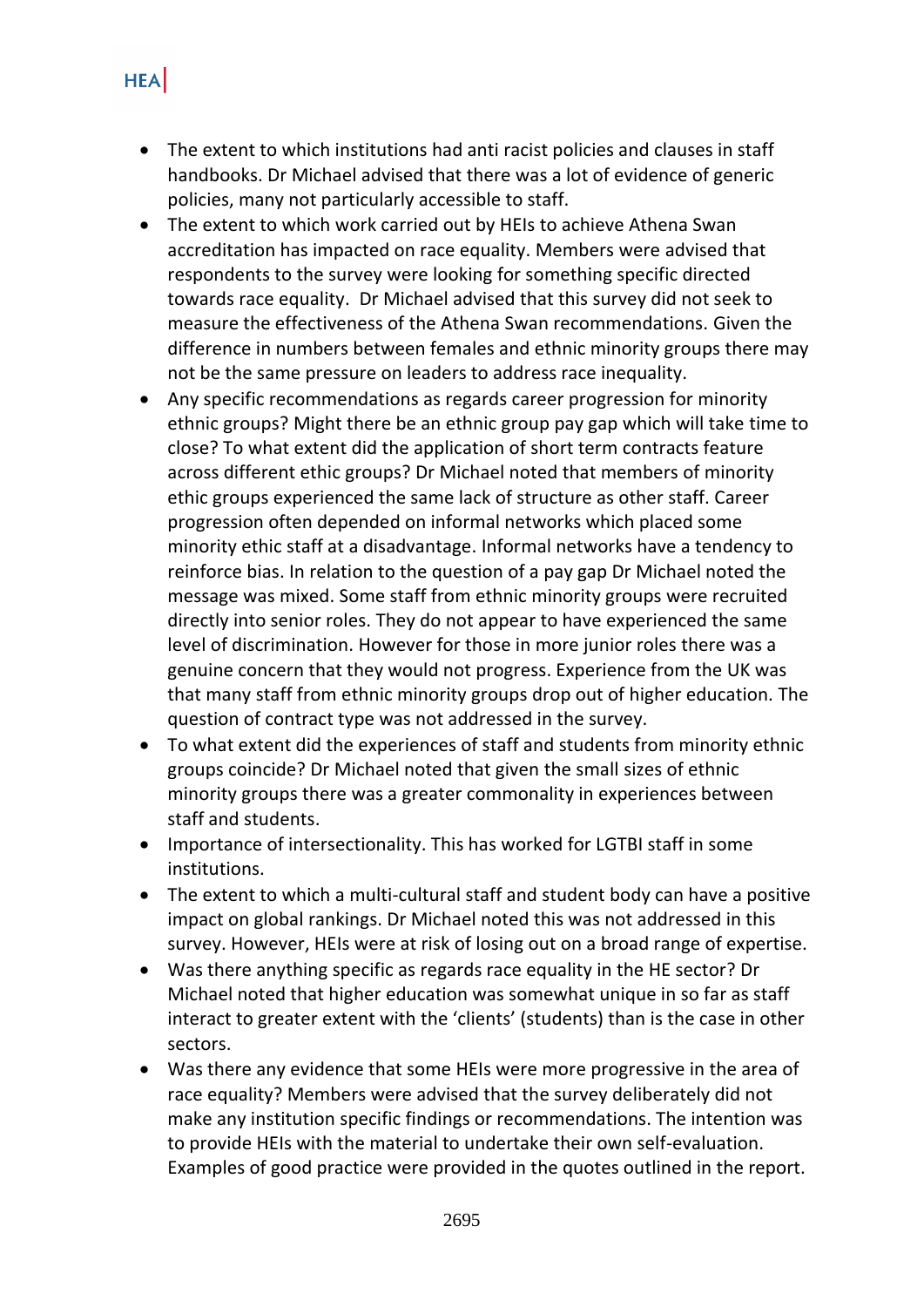- **HEA** 
	- Role of leadership and overcoming inherent bias in interviews. Dr Michael noted that there was a perception that race equality was not a priority for many leaders, that it would emerge over time. The difficulty with making interview boards more diverse was that it was not seen as something advantageous to those serving on such boards.
	- Impact of initiatives such as the University of Sanctuary? Dr Michael noted that this was a positive initiative which facilitates dialogue. The survey highlighted the importance for ethic minority groups and other white groups of feeling safe in their environment.
	- It was noted that HEIs can be highly politicised and there is a risk of unchecked bullying. Dr Michael stated that the survey noted that white Irish were less likely to notice incidents of racism or harassment. Some respondents from the non-Irish and ethnic minority groups who did make complaints were often accused of making mountains out of molehills.
- 5.3Members discussed the next steps noting the report will be published. Dr Woods confirmed race equality was included in the Athena Swan criteria for gold and silver certification. A number of members noted that limited data was collected at institutional level but the survey now will enable them to benchmark.

The status of the Analysis of Graduate Earnings Report approved at the June meeting was raised. Dr Patterson advised that this report will be published on 24<sup>th</sup> September.

**Decision:** Members approved the publication of the report. It was agreed the executive would arrange a briefing for the media. The Board will consider at a future meeting how issues around race equality might be addressed in institutional leadership masterclasses which the HEA is funding through the IUA.

## **6. Report on 2021 Strategic Dialogue Meetings**

**Decision:** It was agreed that this report will now be considered by the System Development and Performance Management Committee. The executive was requested to consolidate the recommendations in a single page.

# **7. COVID-19 Support Grant - Safe Return Allocations**

7.1 The Chair introduced this item noting the Board was being asked to approve allocations of €57m to fund the safe return to campuses and meet additional costs incurred in dealing with challenges presented by the pandemic. He noted that safeguards have been built in to ensure the funding is spent appropriately. Ms Cunningham confirmed that these allocations were based on 2021 Core Grant allocations. The CEO updated members on the audits of the previous Covid funding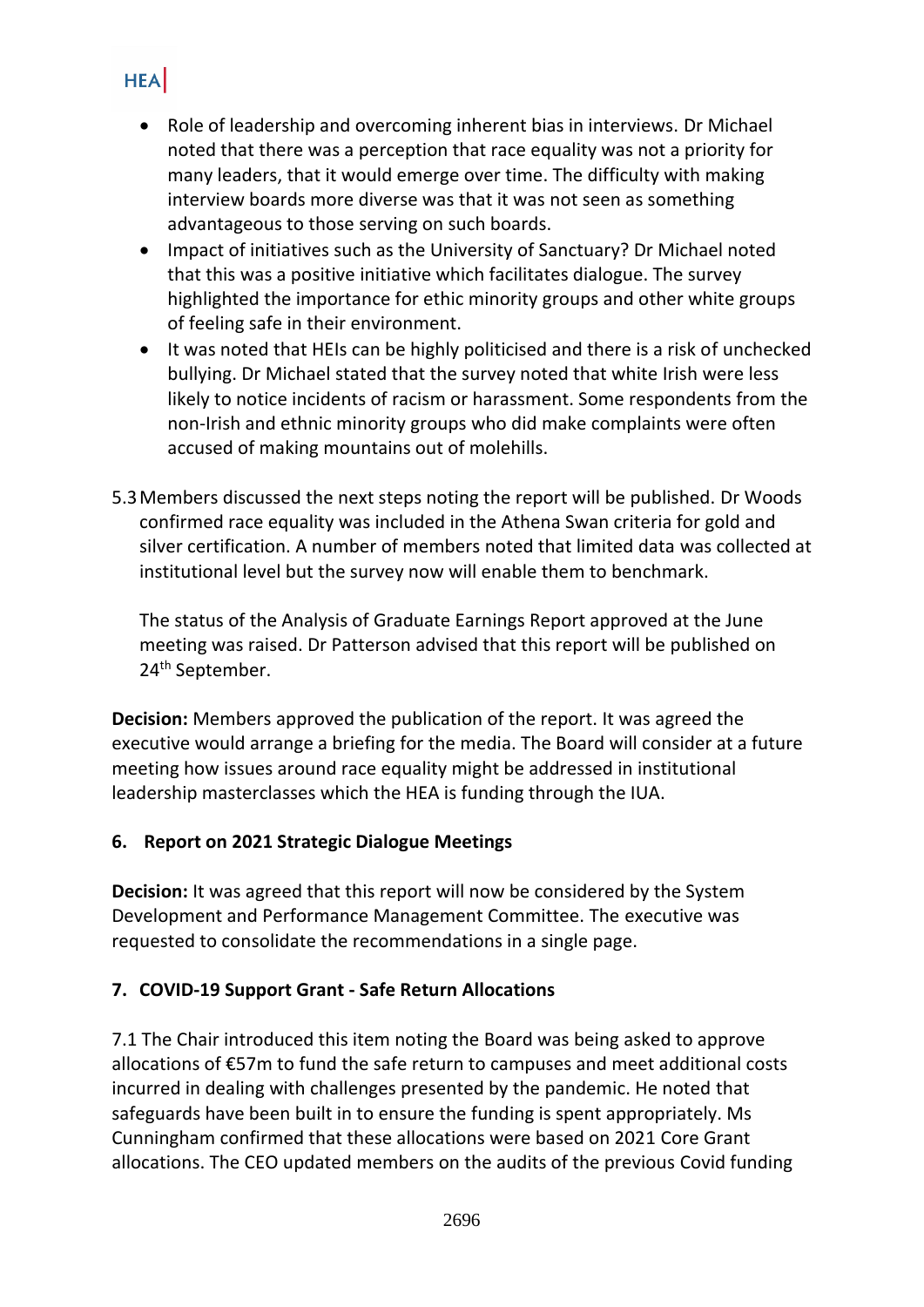support. He hopes to bring this report to the October Board meeting, through the Finance & Governance committee.

**Decision:** Members approved the allocation of the €57m as set out in memorandum A 39/21.

## **8. Members only**

- 8.1 The following issues were discussed, in the presence of the CEO Dr Alan Wall:
	- Progress of the new HEA Legislation
	- Accountability of Leadership within HEIs and their oversight
	- Plans for return to workplace and board/committee meetings in person
	- Meetings with Chairs of Governing Bodies attended by the HEA Chair and CEO

In the absence of the CEO, the following matters were raised:

- PhD equivalency in TU applications and possible implications for future staffing
- The role the HEA will be obliged to take in both supporting the TU sector in the future, while also holding it to account in reaching milestones and targets as set out in legislation
- Lack of progress in integrating the National Forum for the Enhancement of Teaching and Learning into the HEA

## **9. Pre-Briefing Technological University Process**

9.1 Members considered the issue of PhD equivalences, previously raised at members only. The CEO noted that the TU Act allows consortia to propose PhD equivalences that may be assessed by the advisory panel as equivalent to a doctoral degree. Mr Conlon noted that the percentage of staff holding doctoral equivalences was no higher than 10% for any consortia. TUSEI did not rely on equivalences. The intention was that the HEA would work with the successful designated TUs and THEA so as to ensure they met the 65% target for full-time academic staff with PhDs within 10 years of designation. It was noted the age profile of staff in the IoT/TU sector meant there would many staff reaching retirement age in the forthcoming years and this together with continued targeted funding should help this target be met.

#### 9.2 Issues raised by members;

• Risk that different panels may take a different interpretation when it comes to assessing equivalences. Members were advised that the executive provides as much guidance as possible and there has been some overlap in the membership of advisory panels. Dr Callinan advised that the CUA and TUSEI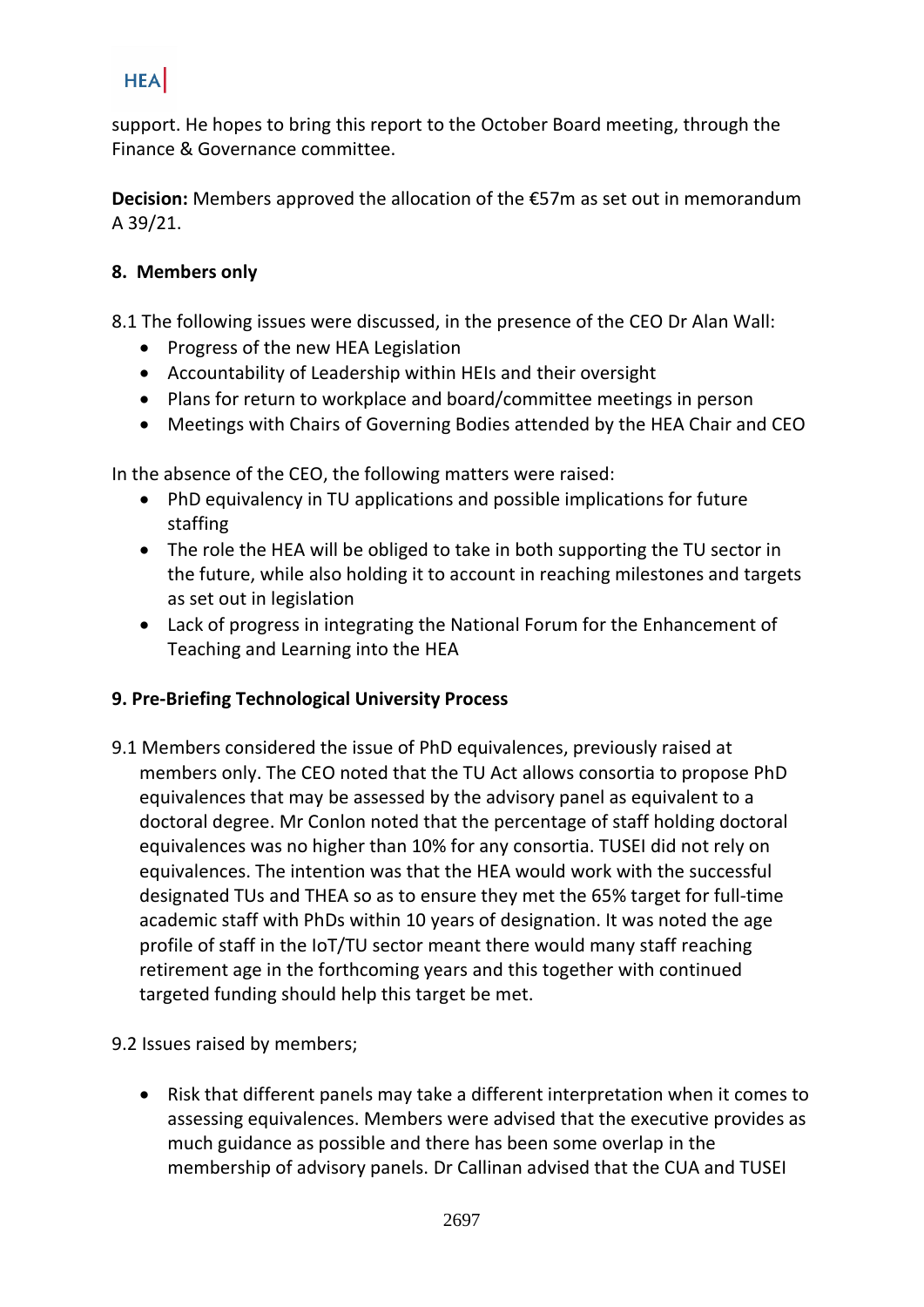advisory panels had the opportunity to meet to ensure there was consistency in approach.

- Role of the BH report. Members were advised that this report was commissioned by the CUA to assist the panel in its consideration of the CUA's proposal around equivalences. Members were advised that the HEA had no role in the procurement of BH by the CUA nor the appointment of Mr Boland to assist the TUSEI progress its application. Members were advised that the involvement of BH in the work of other consortia did not come up in deliberations with the CUA advisory panel. It was agreed that the HEA should refer in its letter to the Minister the reliance by the advisory panel on this report.
- Role of QQI. Members were advised that the panel met QQI, it provided the same perspective as the HEA executive on this matter.

9.3 Other issues raised included;

- Some members felt it will be a challenge for the Irish HE system as it seeks to operate at least two types of universities, especially as our values are grounded in the traditional understanding of a university.
- There is a need for a wide ranging discussion on research metrics. The point was made that some consortia had ten years to prepare their applications. It may be a challenge for the new TUs to grow their research capacity over the next ten years. The need for dedicated adequate research funding to enable the TUs build capacity and the need for reform of academic contracts was noted. Mr Conlon referenced the work of the OECD currently underway.

| <b>CUA Advisory Panel</b>          | <b>TUSEI Advisory Panel</b>        |  |  |
|------------------------------------|------------------------------------|--|--|
| Dr Andrée Sursock (Chair)          | Dr Mary Ellen Petrisko (Chair)     |  |  |
| <b>Professor Lorraine Farrelly</b> | Professor Bert van der Zwaan       |  |  |
| Professor Jean-Pierre Finance      | <b>Professor Lesley Yellowlees</b> |  |  |
| <b>Professor Philip Gummett</b>    | <b>Professor Tim McTiernan</b>     |  |  |

• Membership of the two advisory panels.

• It was confirmed that the executive received statements from the panel members confirming they had no conflicts of interest.

#### **10. Report of CUA Advisory Panel**

- 10.1 The Chair welcomed Dr Andrée Sursock and thanked her and fellow panel members for their report. He invited her to address the Board.
- 10.2 Dr Sursock noted the review was undertaken on-line and worked very well. She found the CUA team to be very engaged throughout the process. Likewise, the HEA executive was very supportive. The advisory panel arrived at a consensus pretty quickly without any major problem. The panel considered the current

# **HEA**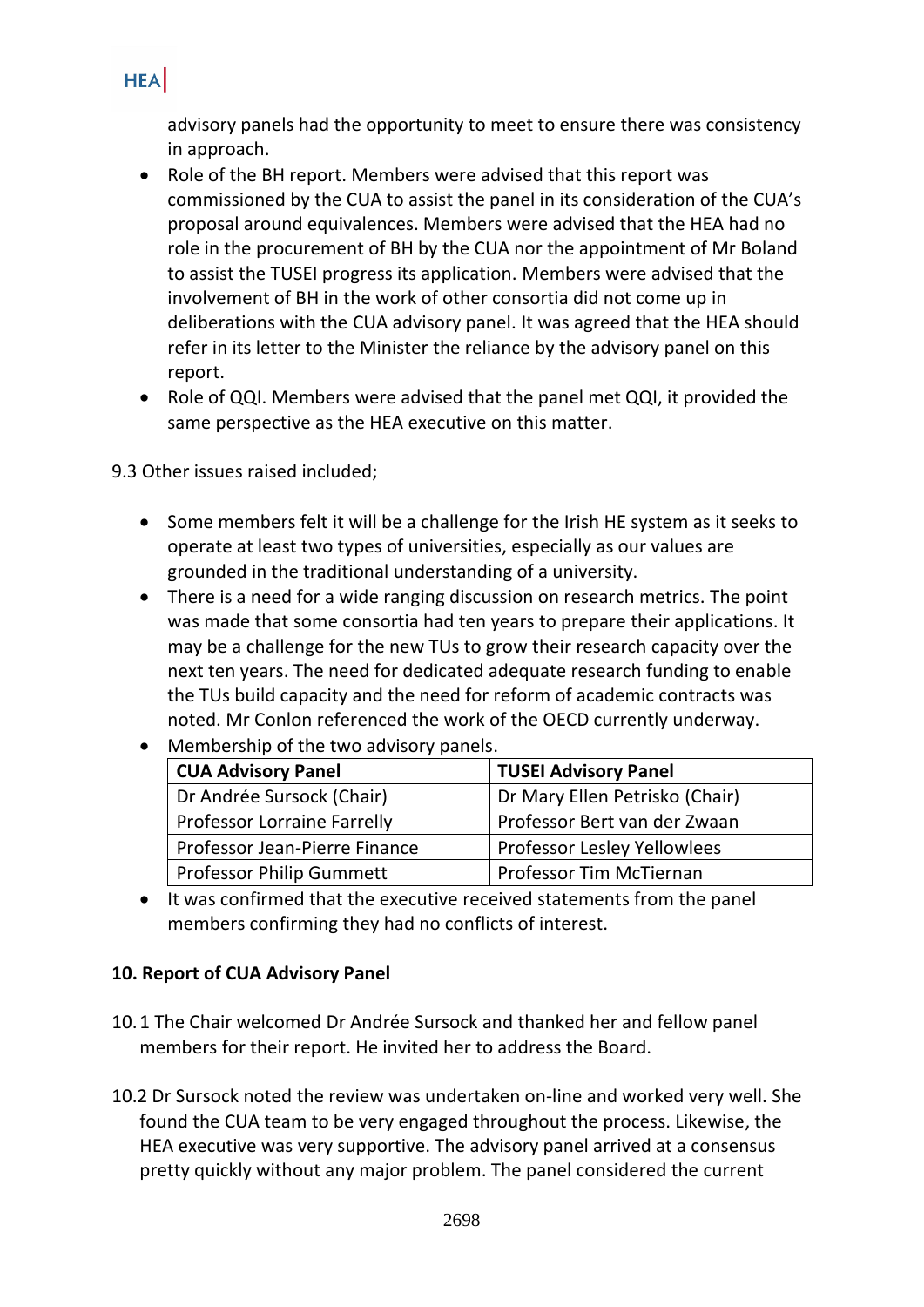requirements and the potential to achieve the future requirements. In relation to the former the panel was satisfied these were met. In relation to the latter the panel was satisfied in relation to the following:

- Commitment to regional links
- Commitment to teaching and learning
- Commitment to access

There was strong evidence of support from the academic community and student body.

The panel's concerns related to the following;

- Research While the panel did note some strengths in research, they were fragile. It is imperative that CUA continues to have access to research funding to enable it build up its capacity. In addition, reform of the academic contract is necessary. The panel recognised these were outside the control of the CUA.
- Institutional design The panel was struck by the proposal that the three institutes would remain in place within a new TU. The panel anticipated however that this position may change following the appointment of a new President. The panel was confident that there was a great deal of trust across the three institutes. The panel recommended that the institution design be reviewed.

10.3 Members raised the following issues;

- Had the panel any specific observations as regards the stretch targets? Dr Sursock noted how difficult it can be to carry out successful mergers. The HEA and QQI will need to allow the new institution space for it to manage necessary changes.
- Did the panel have any concerns with the issue of PhD equivalences. Dr Sursock acknowledged this was a challenge for the French members of the panel who are not familiar with this concept. The UK members of the panel were familiar with the concept and considered the application together with the BH report. The panel also discussed the matter with the HEA and QQI and concluded that the PhD equivalences were sufficient for the purposes of the TU legislation. The panel assumed that these are transitional arrangements and that future academic appointees will hold a PhD.
- How big a barrier will contractual constraints be? Dr Sursock noted that the trade unions were fully supportive of the application. Key to this was early and ongoing consultations.
- How critical are the questions of funding and contract reform which it was noted need to be addressed at national level? Dr Sursock noted these are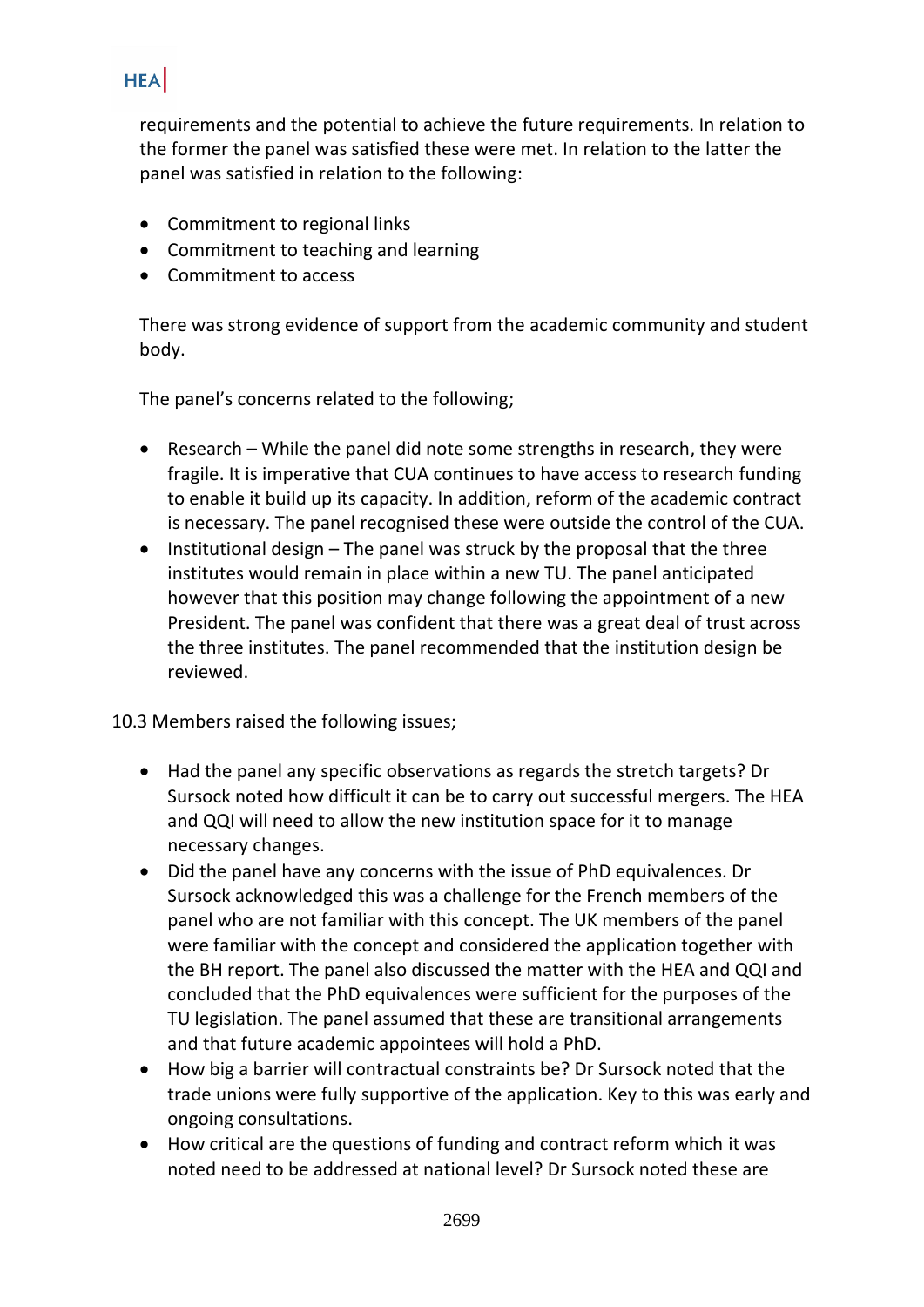critical. Ireland needs to allow time to the TUs to develop. They will need funding to enable them develop their research capacity.

- Did collaboration with NUIG come up in discussion with CUA? It was noted that there is a limit to the capacity of businesses to engage with HE. Dr Sursock noted that CUA confirmed that they were willing to establish partnerships with NUIG over time.
- The need to manage regional expectations. Dr Sursock noted that there is a danger that communities in the region have an unrealistic expectation that the establishment of a new technological university will solve the region's economic difficulties.

 10.4 Following Dr Sursock's departure members considered the next steps. The following points were raised;

- Members noted the strong recommendation in relation to ongoing funding.
- The size of the region was also noted, this would not have been apparent to the panel as they carried out their evaluation on-line. Furthermore, the region was not particularly homogenous. The new TU will need to be cognizant of regional economic divergences. This will be a challenge for the new entity and should be referenced in the HEA's letter.
- The point was made that the concept of PhD equivalences was no longer so common in the UK, the exception being business faculty. It was noted that legislation only sets a target of 65% of academics holding a PhD within ten years of designation.
- The need to challenge the culture and how success is measured within the TUs. Many current academics continue to be reluctant to carry out research. The importance of adequate student services across the different campus post designation and that they are easily accessible. Student accommodation will also need to be addressed.

## **11. Report of the TUSEI Advisory Panel**

- 11.1 The Chair welcomed Dr Mary Ellen Petrisko and thanked her and fellow panel members for their report. He noted that the assessment was challenging for the panel. He invited her to address the Board and advise on any specific remarks the HEA may wish to make to the Minister.
- 11.2 Dr Petrisko noted from its assessment of the application and throughout its engagement with TUSEI it was clear that a high level of strategic planning had been carried out but there was an absence of detailed operational planning. The consortia was planning to carry out the majority of detailed operational planning post designation.

## **HEA**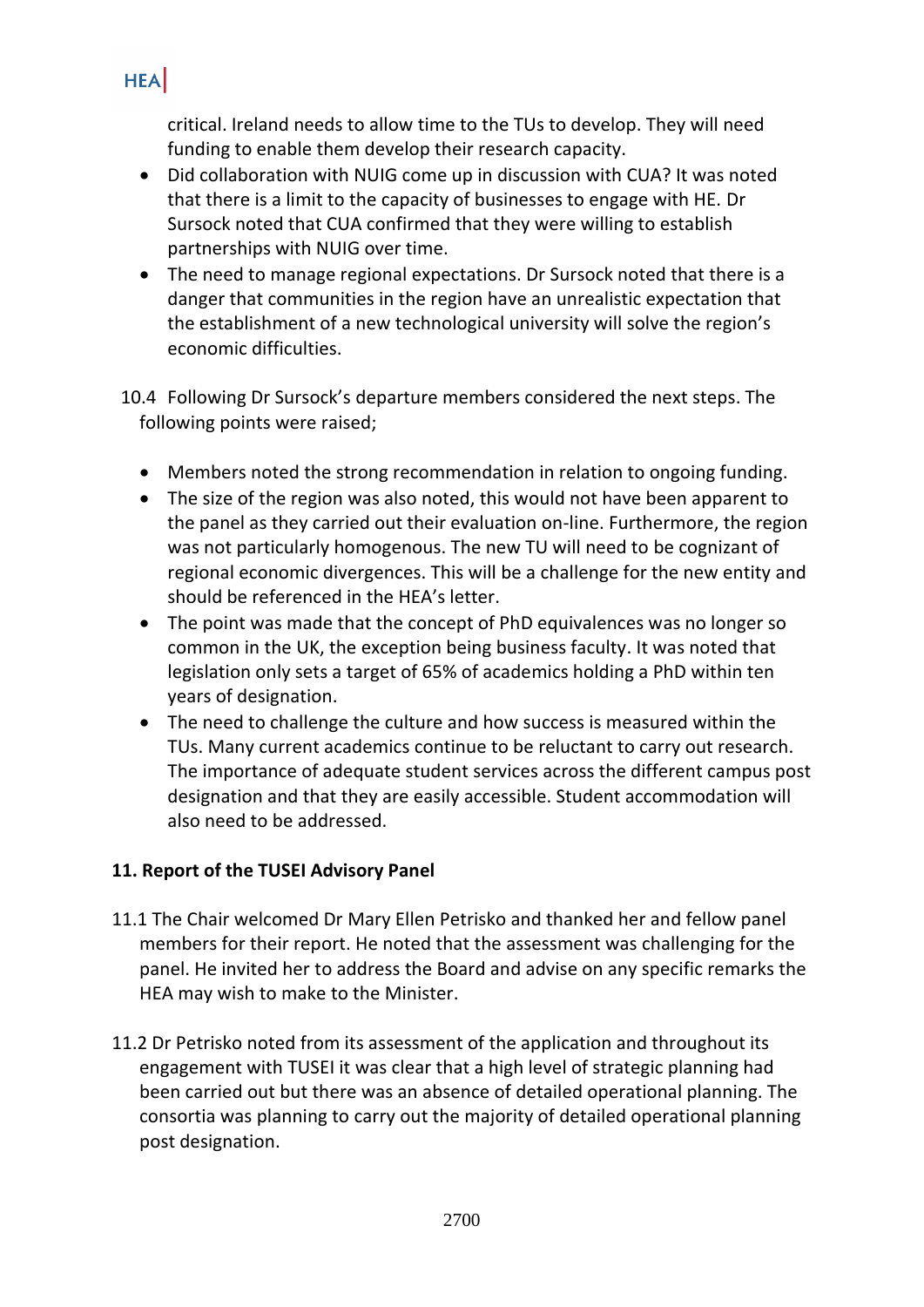#### 11.3 Members raised the following issues;

- The extent to which the announcement of a possible designation date may have impacted on the consortia's preparations. Dr Petrisko said she was not able to comment but noted the announcement appeared to have been well publicised. It was also noted that this region does not have a university so there may have been an expectation that approval would be forthcoming,as a matter of course.
- How confident was the panel that the criteria would have been met had more operational planning been evident? Dr Petrisko noted the panel was reasonably confident that the research criteria would be met. Individually each institute was quite strong, the difficulty for the panel was how they could come together to become a strong single institution. The consortia itself seemed quite confident what could be achieved in terms of unified HR, Finance and IT systems although they noted existing staff numbers were inadequate and TUSEI did not address how this would be overcome.
- To what extent was this application different from others reviewed by panel members? Dr Petrisko noted she had been involved in four of the TU applications, chairing three of the panels. She noted in particular the level of progress the AIT/LIT consortia was able to demonstrate over a relatively short period of time. In all three other cases the documentation provided and the responses to questions raised was much more concrete than the TUSEI application.
- What is needed to get this application over the line and how long would this take? Dr Petrisko noted the importance of time and effort. Both institutes need to ensure that the problems of the past remain in the past. The appointment of a new President and Governing body for the TU once designated would be important. It appeared as if this application was premature. Had the application been received in 6-8 months' time perhaps there would have been a different outcome. The panel however did not discuss a specific timeframe in this case.
- Should the HEA oversee the consortia's work on addressing the recommendations? How can we ensure momentum is maintained? Dr Petrisko advised it would be helpful if the HEA guided the two institutes, giving them a timeline should help ensure momentum is maintained.
- To what extent did culture impact on the lack of progress? Dr Peterisko indicated this was difficult to assess given the fact that the assessment was undertaken online. WIT clearly demonstrated a strong research culture, Carlow IT demonstrated other strengths such as discipline mix. The panel looked for evidence of cross institutional collaboration and found some evidence of this beginning to emerge.